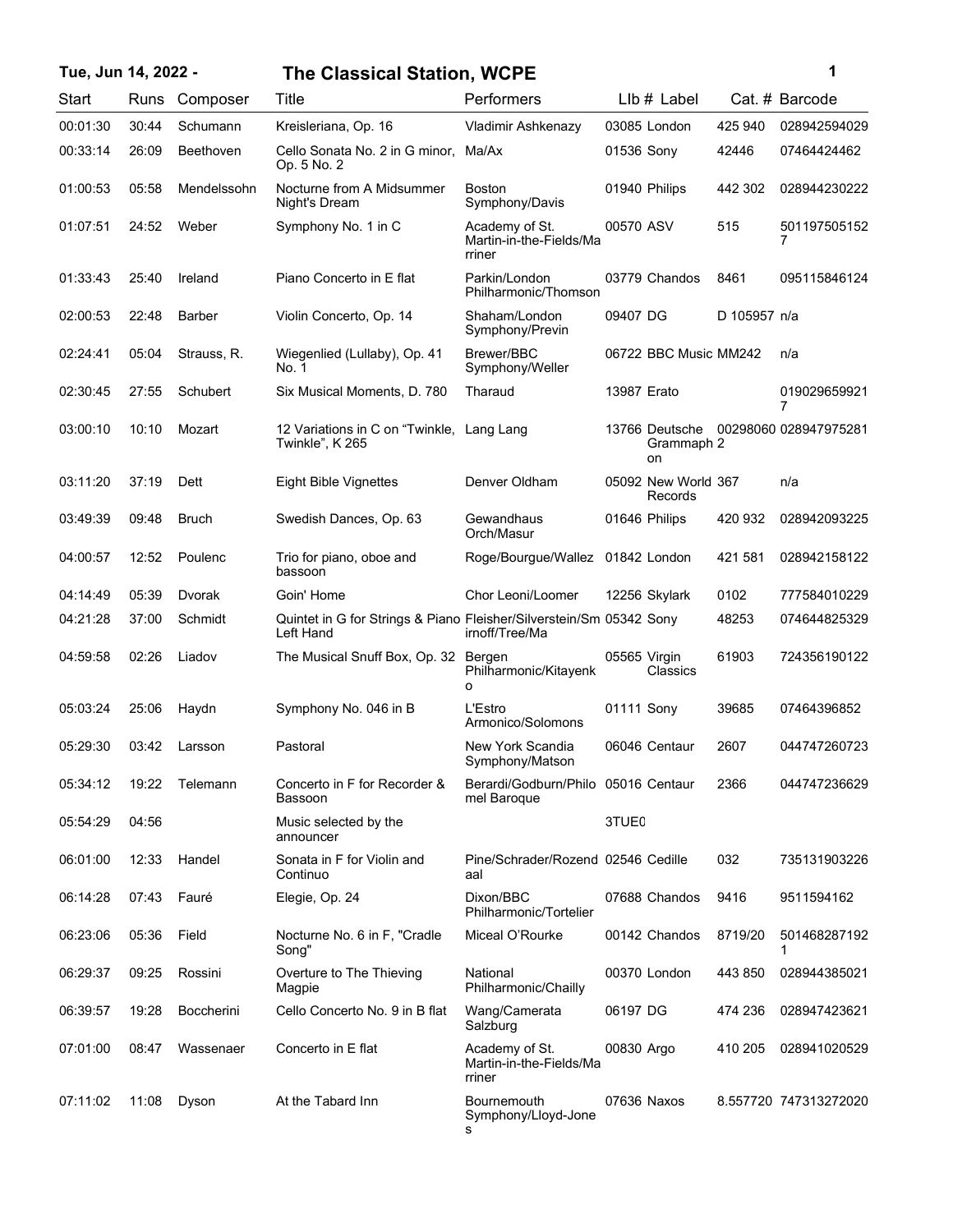## **Tue, Jun 14, 2022 - 2 The Classical Station, WCPE**

| Start    | Runs  | Composer      | Title                                                      | Performers                                                      |                   | LIb # Label                      |                | Cat. # Barcode             |
|----------|-------|---------------|------------------------------------------------------------|-----------------------------------------------------------------|-------------------|----------------------------------|----------------|----------------------------|
| 07:23:25 | 07:48 | Khachaturian  | Dance of the Maidens from<br>Spartacus                     | Royal Philharmonic<br>Orchestra/Simonov                         | 13985 alto        |                                  |                | ALC 1080 505535441080<br>2 |
| 07:32:28 | 05:20 | Joplin        | Solace (A Mexican Serenade)                                | Roy Eaton                                                       | 02096 Sony        |                                  | 62833          | 074646283325               |
| 07:39:23 | 16:11 | Vanhal        | Symphony in E minor                                        | Munich Philharmonic<br>Chamber<br>Orchestra/Helmrath            | 03410 Orfeo       |                                  | 320 941        | 789368089024               |
| 07:56:49 | 02:36 | <b>Brahms</b> | Hungarian Dance No. 3 in F                                 | Minnesota<br>Orchestra/Oue                                      |                   | 05598 Reference 92<br>Recordings |                | 030911109226               |
| 08:01:00 | 08:57 | Mendelssohn   | Hebrides Overture, Op. 26                                  | Orchestra of the Age of 11025 Hyperion<br>Enlightenment/Jurowsk |                   |                                  | 67795          | 034571177953               |
| 08:11:12 | 06:02 | Lumbye        | <b>Torchlight Dance</b>                                    | Tivoli<br>Symphony/Bellincampi                                  |                   | 05543 Marco Polo 8.225122 n/a    |                |                            |
| 08:18:29 | 09:31 | Benda, Jiri   | Symphony No. 11 in F                                       | Salieri Chamber<br>Orchestra/Pal                                |                   | 01009 Le Chant<br>du Monde       | 51             | 2781050/ 314902504844<br>8 |
| 08:30:00 | 04:32 | Bach          | Finale (Allegro) from Flute<br>Sonata in E minor, BWV 1034 | Galway/Moll/Cunningh 03361 RCA<br>am                            |                   |                                  | 62555          | 090266255528               |
| 08:35:47 | 09:08 | Strauss, R.   | Dance of the Seven Veils from<br>Salome                    | Cincinnati<br>Symphony/Lopez-Cob<br><b>OS</b>                   |                   | 03309 Telarc                     | 80371          | 089408037122               |
| 08:46:10 | 04:32 | Granados      | Zapateado from Spanish<br>Popular Songs                    | Alicia de Larrocha                                              |                   | 00363 London                     | 410 288        | 028941028822               |
| 08:51:57 | 07:27 |               | Music selected by the<br>announcer                         |                                                                 | 2TUE <sub>0</sub> |                                  |                |                            |
| 09:01:14 | 02:28 | Sousa         | Riders for the Flag                                        | University of Michigan<br>Symphony<br>Band/Reynolds             |                   | 01143 Quintessen 2016<br>ce      |                | 015095201621               |
| 09:04:57 | 25:20 | ov            | Rimsky-Korsak Suite from The Golden<br>Cockerel            | Rotterdam<br>Philharmonic/Zinman                                |                   | 00645 Philips                    | 411 435        | 028941143525               |
| 09:31:47 | 27:37 | Dvorak        | Piano Quintet No. 1 in A, Op. 5 Richter/Borodin            | Quartet                                                         |                   | 00722 Philips                    | 412429         | 028941242921               |
| 10:01:14 | 26:03 | Beethoven     | Piano Sonata No. 23 in F<br>minor, Op. 57 "Appassionata"   | Lang Lang                                                       | 09102 Sony        |                                  | 71901          | 886977160124               |
| 10:28:47 | 30:37 | Chausson      | Symphony in B flat, Op. 20                                 | Dallas Symphony/Mata 02702 Dorian                               |                   |                                  | 90181          | 053479018120               |
| 11:01:14 | 06:44 | Vivaldi       | Concerto in A minor for 2<br>Oboes, RV 536                 | Nicklin/Davis/Academy 01135 Philips<br><b>SMF/Marriner</b>      |                   |                                  | 412 892        | 028941289223               |
| 11:09:13 | 20:01 | Sibelius      | Tapiola, Op. 112                                           | Gothenburg<br>Symphony/Jarvi                                    | 07342 DG          |                                  | 289 457<br>654 | 028945765426               |
| 11:30:29 | 21:02 | Mercadante    | Flute Concerto in E                                        | Galway/I Solisti<br>Veneti/Scimone                              | 01300 RCA         |                                  | 7703           | 07863577032                |
| 11:52:31 | 06:53 | Dowland       | Pavana                                                     | Paul O'dette                                                    | 03047 HM          |                                  | 907160         | 093046716028               |
| 12:01:14 | 11:31 | Bizet         | <b>Carmen Suite</b>                                        | <b>Black Dyke</b><br>Band/Childs                                |                   | 07907 Naxos                      |                | 8.570726 74731307276       |
| 12:14:00 | 39:02 | Rachmaninoff  | Symphony No. 3 in A minor,<br>Op. 44                       | National<br>Philharmonic/Stokowsk                               | 07144 EMI         |                                  | 66759          | 724356675926               |
| 12:54:32 | 04:52 |               | Music selected by the<br>announcer                         |                                                                 | 3TUE1             |                                  |                |                            |
| 13:01:14 | 29:00 | Mozart        | Piano Concerto No. 24 in C<br>minor, K. 491                | O. Shaham/Saint Louis Downk Canary<br>Symphony/Robertson        |                   | Classics                         | 18             | 892118001181               |
| 13:31:29 | 03:38 | Schubert      | Ecossaisen, Op. 49                                         | <b>Boskovsky Ensemble</b>                                       |                   | 00180 Vanguard                   | 72016          | 015707201629               |
| 13:36:37 | 22:47 | Lysenko       | Suite on Ukrainian Themes,<br>Op. 2                        | Anna Shelest                                                    | 13945 Sorel       | Classics                         | 011            | 888295690997               |
| 14:01:14 | 12:41 | Price         | Ethiopia's Shadow in America                               | Vienna Radio<br>Symphony/Jeter                                  |                   | 13990 Naxos                      |                | 8.559897 636943989722      |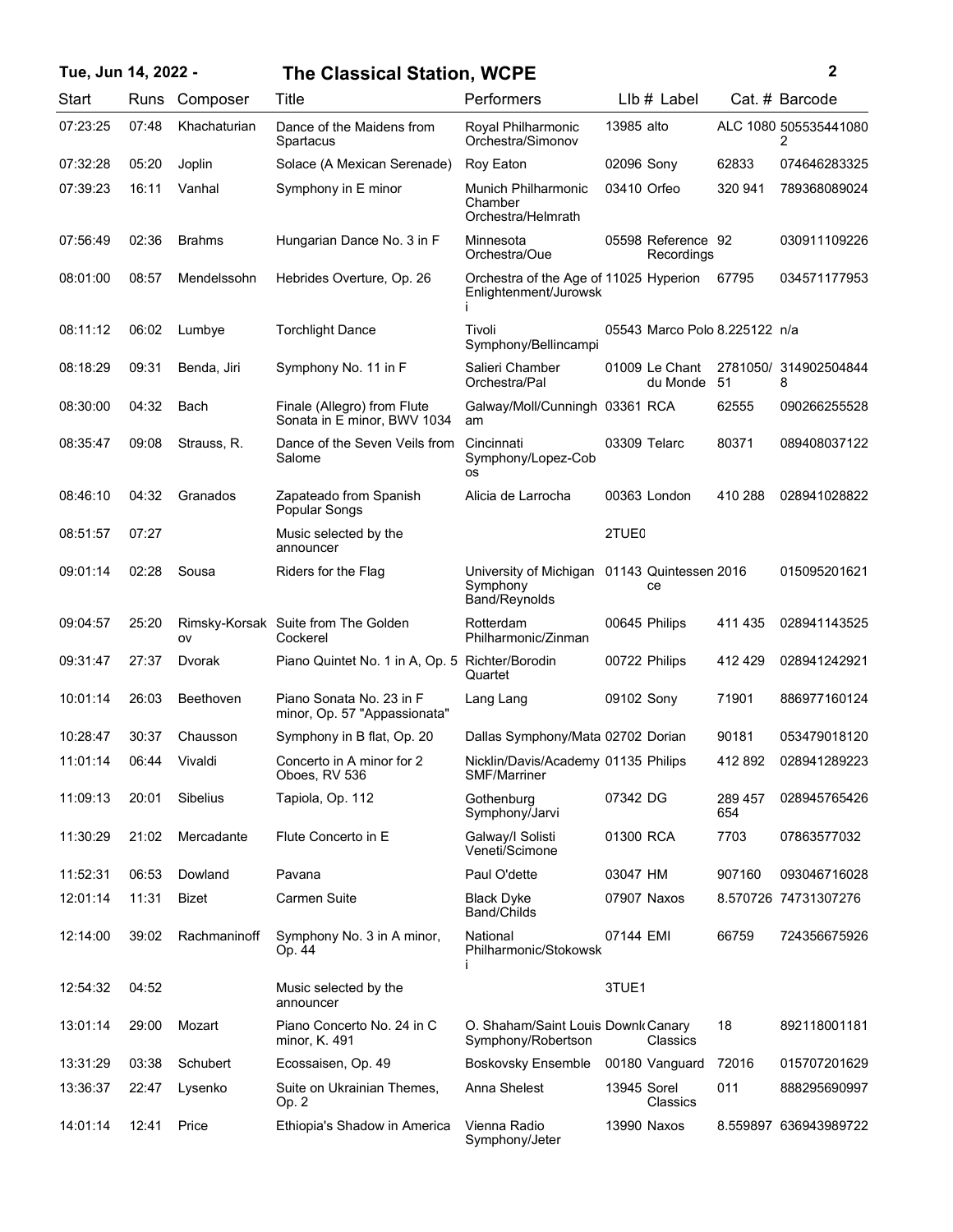| Tue, Jun 14, 2022 - |       |                  | <b>The Classical Station, WCPE</b>                                                                 |                                                                         |            |                                           |                   | 3                                           |
|---------------------|-------|------------------|----------------------------------------------------------------------------------------------------|-------------------------------------------------------------------------|------------|-------------------------------------------|-------------------|---------------------------------------------|
| Start               | Runs  | Composer         | Title                                                                                              | Performers                                                              |            | $Llb#$ Label                              |                   | Cat. # Barcode                              |
| 14:15:10            | 24:58 | Telemann         | Overture in D from Tafelmusik, Andre/Concerto<br>Part II                                           | Amsterdam/Bruggen                                                       |            | 01891 Musical<br>Heritage<br>Society      | 512163            | n/a                                         |
| 14:41:38            | 16:42 | Zelenka          | Sonata No. 5 in F, ZWV 181                                                                         | Glaetzner/Goritzki/Sön 11224 Berlin<br>stevold/Bernstein/Beye<br>r/Pank |            | Classics                                  | 1070              | 782124107024                                |
| 15:00:10            | 13:05 | Granados         | Three Pieces for Guitar                                                                            | Julian Bream                                                            | 01508 RCA  |                                           | 14378             | 07863543782                                 |
| 15:14:45            | 29:10 | Grieg            | Cello Sonata in A minor, Op.<br>36                                                                 | Lloyd<br>Webber/Forsberg                                                |            | 05030 Philips                             | 454 458           | 028945445823                                |
| 15:45:10            | 14:14 | Ravel            | <b>Mother Goose Suite</b>                                                                          | Lang Lang/Argerich                                                      | 12620 DG   |                                           | 00289<br>479 5096 | n/a                                         |
| 16:00:39            | 08:10 | Bach             | 1st mvt (Allegro) from<br>Keyboard Concerto No. 2 in E, Orchestra of Europe<br>BWV 1053            | Schiff/Chamber                                                          |            | 02144 London                              | 425 676           | 028942567627                                |
| 16:09:44            | 08:32 | Schumann         | Finale from Symphony No. 1 in Vienna<br>B flat, Op. 38 "Spring"                                    | Philharmonic/Muti                                                       |            | 04447 Philips                             | 442 121           | 028944212129                                |
| 16:19:11            | 03:37 | Silvestrov       | Lullaby~Melodies of the<br>Moments - Cycle III                                                     | Hope/Botvinov                                                           |            | DL000 Deutsche<br>Grammaph<br>on          | 4863022           |                                             |
| 16:23:43            | 12:05 | Chopin           | Ballade No. 4 in F minor, Op.<br>52                                                                | Seong-Jin Cho                                                           | 13220 DG   |                                           |                   | B002604 028947959410                        |
| 16:37:03            | 13:32 | <b>Balakirev</b> | Overture On A Spanish March                                                                        | Singapore<br>Symphony/Hoey                                              |            | 00779 Hong Kong 8.220324 N/A              |                   |                                             |
| 16:51:30            | 07:52 | Farnaby          | Suite of Six Dances                                                                                | <b>Philip Jones Brass</b><br>Ensemble                                   |            | 06230 Decca                               | B000080<br>7      | 028947515227                                |
| 17:00:37            | 07:53 | Still            | <b>Festive Overture</b>                                                                            | Roval<br>Philharmonic/Lipkin                                            |            | 08899 Cambria                             | 1060              | 2147501060                                  |
| 17:09:25            | 05:07 | Dvorak           | Finale from String Quartet No.<br>12 in F, Op. 96 "American"                                       | Hagen Quartet                                                           | 01149 DG   |                                           | 419 601           | 028941960122                                |
| 17:15:27            | 07:37 | Beethoven        | Overture to Egmont, Op. 84                                                                         | German Chamber Phil. 05193 Virgin<br>Bremen/Harding                     |            |                                           | 45364             | 724354636427                                |
| 17:23:59            | 04:44 | Haydn            | Finale from Violin Concerto No. Spivakov/Moscow<br>1 in C                                          | Virtuosi                                                                | 01779 RCA  |                                           | 7948              | 078635794823                                |
| 17:29:58            | 05:01 | Chaminade        | Valse-Caprice, Op. 33                                                                              | Enid Katahn                                                             |            | 03027 Gasparo                             | 247               | 755101024720                                |
| 17:35:54            |       | 08:43 Vivaldi    | Violin Concerto in D, Op. 3 No. Carmirelli/I Musici<br>9                                           |                                                                         |            | 00240 Philips                             | 412 128           | 02894121282                                 |
| 17:45:32            | 13:51 | Nielsen          | Little Suite for Strings, Op.1                                                                     | Academy of St.<br>Martin-in-the-Fields/Ma<br>rriner                     | 01144 Argo |                                           | 417 132           | 028941713223                                |
| 18:00:38            | 12:02 | Wagner           | Die Meistersinger: Selections<br>(for orchestra)                                                   | Chicago<br>Symphony/Reiner                                              | 05288 BMG  |                                           | 63301             | 090266330126                                |
| 18:13:35            | 09:20 | Scarlatti, D.    | <b>Two Sonatas</b>                                                                                 | Yolanda Kondonassis                                                     |            | 02807 Telarc                              | 80403             | 089408040320                                |
| 18:23:50            | 15:01 | Finzi            | Five Bagatelles for Clarinet and Stoltzman/Guildhall<br>Strings, Op. 23a                           | <b>String Ensemble/Salter</b>                                           |            | 12053 RCA Victor 60437<br><b>Red Seal</b> |                   | 090266043729                                |
| 18:40:06            | 05:31 | Williams         | Across the Stars (Love Theme) London<br>from Star Wars, Episode II,<br><b>Attack of the Clones</b> | Symphony/Williams                                                       | 11920 Sony | Classical                                 | 89932             | 696998993228                                |
| 18:46:32            | 05:33 | German           | Pastorale from Romeo and<br>Juliet                                                                 | Czecho-Slovak Radio<br>Symphony/Leaper                                  |            |                                           |                   | 02509 Marco Polo 8.223419 489103023419<br>2 |
| 18:53:00            | 06:24 |                  | Music selected by the<br>announcer                                                                 |                                                                         | 3TUE1      |                                           |                   |                                             |
| 19:01:14            | 31:11 | Sibelius         | Symphony No. 5 in E flat, Op.<br>82                                                                | San Francisco<br>Symphony/Blomstedt                                     |            | 09708 London                              | 425 858           | 028942585829                                |
| 19:33:40            | 25:46 | Schubert         | Fantasy in C, D. 934                                                                               | Stern/Barenboim                                                         | 02077 Sony |                                           | 44504             | 07464445042                                 |
| 20:01:16            | 10:09 | Copland          | El Salon Mexico                                                                                    | <b>Boston Pops/Fiedler</b>                                              | 01284 RCA  |                                           | 6806              | 07863568062                                 |